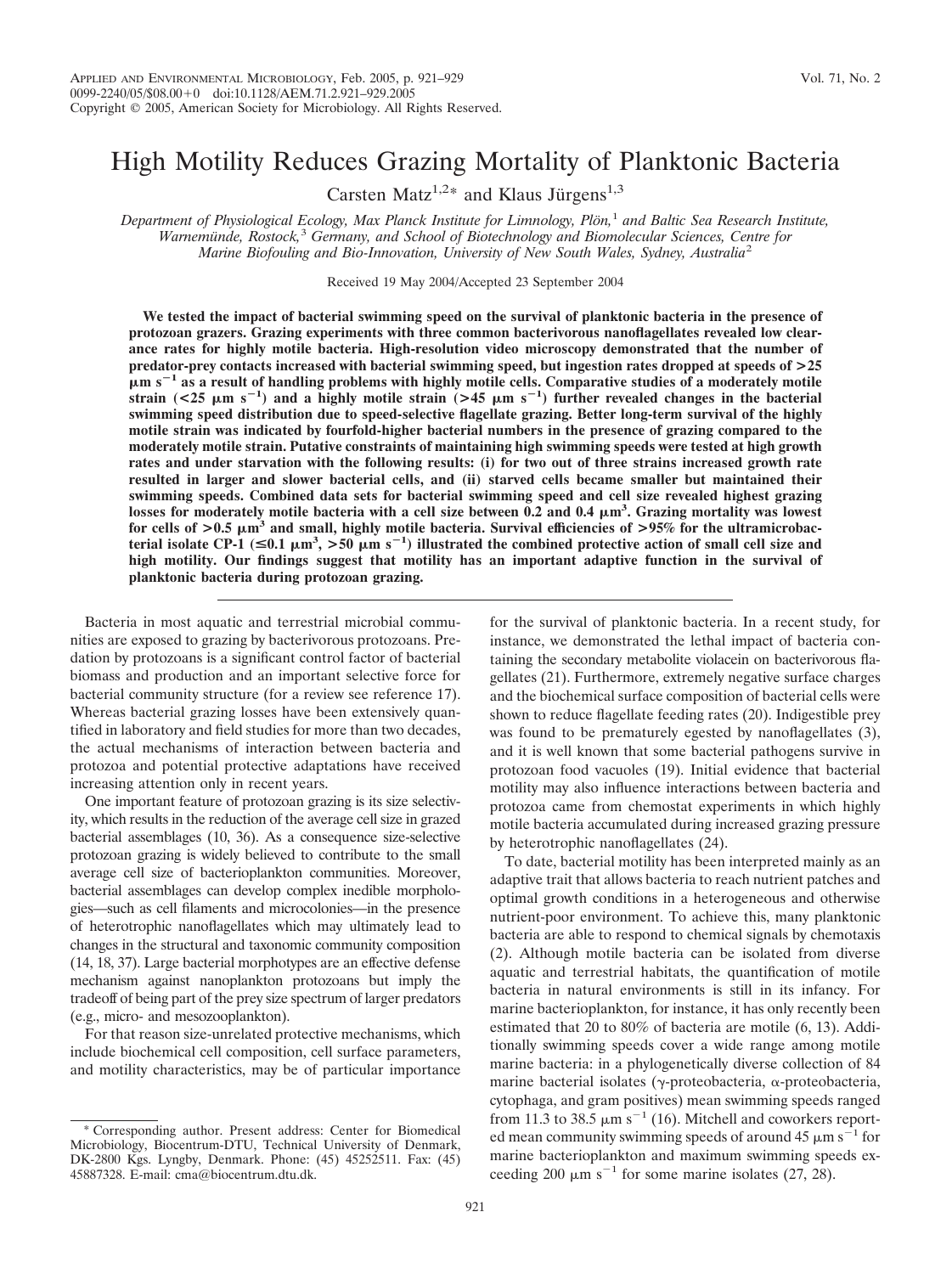Such a pronounced inter- and intraspecific variability among planktonic bacteria—from immobility to extremely high swimming speeds—calls for a thorough examination of the impact of bacterial motility and swimming speed on interactions between bacteria and protozoa. Based on the indications from a recent chemostat study (24), we hypothesized that heterotrophic nanoflagellates feed not only size selectively but also speed selectively. As a consequence we expected that highly motile bacteria would exhibit a better survival due to lower flagellate ingestion rates. Moreover, we focused special attention on the interdependence of bacterial cell size and speed and the combined effect of small cell size and high swimming speed on survival rates of planktonic bacteria.

#### **MATERIALS AND METHODS**

**Organisms and growth conditions.** The bacterial strains used in this study were isolated from a mesotrophic lake in northern Germany (Schöhsee). While five strains (KB6, KB9, KB23, MM1, and SG81R1) were isolated directly from field samples, four strains (CM10, CP-1, CP-2, and CP-17) were obtained from field samples that had been cultivated under severe grazing pressure. Strains CP-1, CP-2, and CP-17 were isolated from a carbon-limited chemostat where highly motile bacteria accumulated during increased flagellate grazing (24). Similarities of 16S rRNA gene sequences to the closest related strain are given in Table 1. Bacterial strains were routinely maintained in continuous culture under carbon-limited growth conditions: The growth medium contained inorganic WC medium with a phosphorus concentration of 300  $\mu$ g of P-PO<sub>4</sub> liter<sup>-1</sup> and was supplemented with 7.4 mg of C liter<sup>-1</sup> (glucose, serine, glycine, threonine, alanine, and aspartate)  $(24)$ . The growth medium was pumped into the culture vessels at a dilution rate of  $D = 0.02$  h<sup>-1</sup>. Strain CP-1 was not successfully cultivated under these conditions and was therefore grown in batch cultures on nutrient broth (4 g liter<sup>-1</sup>).

The predators used in this study were three interception-feeding nanoflagellates that are commonly found in lake plankton: *Spumella* sp., *Ochromonas* sp., and *Bodo saltans* were isolated from the same lake as the bacteria (Schöhsee) and have been examined in a number of previous studies (e.g., references 20 and 23). Axenic cultures of *Ochromonas* sp. were established by G. Corno (Plön) and were maintained on suspensions of heat-killed *Pseudomonas putida* MM1. Stock cultures of the flagellates *Spumella* sp. and *B*. *saltans* were kept on live *P*. *putida* MM1 suspended in WC medium with a glucose concentration of 100 mg liter $^{-1}$ . For all experiments, flagellates were taken from 5-day-old stock cultures when bacteria were reduced below  $10^4$  cells ml<sup>-1</sup> and flagellate abundances reached approximately  $10^5$  cells ml<sup>-1</sup>.

**Experimental design.** (i) The first experiment compared the clearance rates of three nanoflagellates (*Spumella* sp., *Ochromonas* sp., and *B*. *saltans*) on three bacterial strains (strains KB6, KB23, and SG81R1) with different motilities but similar cell sizes. Bacterial cell sizes and swimming speeds were measured before the bacteria were added to flagellate cultures at a final concentration of 10<sup>7</sup> cells  $ml^{-1}$ . After an incubation for 15 min at room temperature flagellate cells were fixed with ice-cold glutaraldehyde (2% final concentration). In each of the three replicates 100 flagellate cells were inspected for ingested bacteria by means of immunofluorescence microscopy as detailed below.

(ii) The direct impact of bacterial swimming speed on flagellate feeding behavior was studied by means of high-resolution video microscopy. Six bacterial strains (strains KB9, MM1, KB6, KB23, SG81R1, and CP-2) with similar cell sizes but covering an average swimming speed range from  $\leq$ 1 to 60  $\mu$ m s<sup>-1</sup> were offered separately to the flagellate *Spumella* sp. Heat-immobilized cells (60°C for 1 h) were used as control treatment for each strain. The experimental setup followed the one previously described (20). Briefly, bacteria were added at a concentration of  $2 \times 10^7$  ml<sup>-1</sup> to *Spumella* sp. cultures in an observational chamber, which was constructed out of a 55-mm-diameter petri dish fitted with a hole and a coverslip at the bottom (3). For each bacterial strain, the feeding behavior of 12 individual flagellate cells was video recorded for 15 min and later analyzed.

(iii) We used the moderately motile strain CP-17 and the highly motile strain CP-2 to evaluate bacterial speed distributions in response to flagellate grazing. Samples from bacterial chemostat cultures were divided into triplicates before the flagellate *Ochromonas* sp. was added. Bacterial swimming speeds were measured after 0, 5, and 10 h of grazing.

(iv) Subsequently the chemostats were used to compare the survival of the

TABLE 1. Bacterial strains used in this study and similarities of 16S rRNA gene sequences with the nearest relatives from GenBank

| Strain           | Closest relative                        | Similarity<br>(%) | Reference; GenBank<br>accession no. |  |
|------------------|-----------------------------------------|-------------------|-------------------------------------|--|
| KB <sub>6</sub>  | Pseudomonas pavonaceae                  | 99.5              |                                     |  |
| K <sub>B</sub> 9 | Flavobacterium columnare                | 96.7              |                                     |  |
| <b>KB23</b>      | Pseudomonas rhodesiae                   | 99.0              |                                     |  |
| SG81R1           | Pseudomonas aeruginosa                  | $NA^a$            | 12                                  |  |
| CM10             | Pseudomonas fluorescens                 | 99.9              | 22.                                 |  |
| MM1              | Pseudomonas putida                      | 99.6              | This study; AY623928                |  |
| $CP-2$           | Acidovorax sp.                          | 99.1              | This study; AY623930                |  |
| $CP-17$          | Pseudomonas rhodesiae                   | 99.7              | This study; AY623931                |  |
| $CP-1$           | Uncultured ultramicro-<br>bacterium Um1 | 97.7              | This study; AY623929                |  |

*<sup>a</sup>* NA, not available.

moderately motile strain CP-17 and the highly motile strain CP-2 during grazing under continuous growth conditions. Bacteria were grown for 10 days at  $D = 0.02$  $h^{-1}$  to reach steady state before the flagellate Ochromonas sp. was added. Bacterial numbers, cell size, and motility parameters and flagellate numbers were analyzed before and after the introduction of the grazer.

(v) Chemostat cultures were used to test the influence of a 10-fold increase in bacterial growth rate (from  $D = 0.02$  h<sup>-1</sup> to  $D = 2.0$  h<sup>-1</sup>) and starvation conditions on swimming speed and cell size. Three strains (CP-2, CP-17, and CM10) were compared at steady state for each growth rate. Starvation conditions were simulated by incubating 200-ml chemostat samples for 20 days after centrifugation and washing of bacteria with WC medium.

(vi) Survival of the ultramicrobacterium CP-1 in the presence of the flagellate *Spumella* sp. was studied in three 200-ml batch cultures without the addition of an organic carbon source. Precultures of strain CP-1 were grown overnight on nutrient broth and diluted in WC medium to a concentration of  $2 \times 10^7$  ml<sup>-1</sup>. Instantly after the addition of the flagellate on day 1, culture subsamples were evaluated by high-resolution video microscopy as described below. Throughout the experiment bacterial and flagellate numbers were determined on a daily basis. In both experiments we used heat-immobilized CP-1 cells as control treatment.

**Video microscopy.** For high-resolution video microscopy we employed an inverted microscope, a standard video camera, and a videocassette recorder. We used the same definitions for the main steps in the flagellate feeding process as mentioned in the work of Matz et al. (20). Events were defined as "contact" when bacteria encountered the flagellate's sensitive "oral" region near the base of the long flagellum. Once the flagellate folded the long flagellum over the bacterium, feeding events were scored as "capture." The subsequent inclusion in a food vacuole was scored as "ingestion."

**Cell size and number.** Samples for the enumeration of bacteria and flagellates were preserved with formaldehyde (final concentration, 2%). Cell numbers were counted microscopically after staining with 4',6'-diamidino-2-phenylindole (DAPI; Sigma). These preparations were also used to determine bacterial cell size with an automated image analysis system (SIS GmbH, Münster, Germany).

**Bacterial swimming speed.** Bacterial swimming behavior was documented microscopically by means of a standard video camera and videocassette recorder (20, 24). Chemostat samples were instantly transferred to the observational chamber, which was constructed out of a glass slide and a coverslip separated by adhesive tape. Three to five subsamples of each sample were examined. Recordings were performed at dark-field illumination with  $200 \times$  magnification (20 $\times$ objective and  $10\times$  magnification ring). Observations were made midchamber for 1 min at maximum light intensity and contrast. Videotapes were analyzed automatically using MedeaLab 3.1 Tracking System (1994 to 1997; Medea AV GmbH, Erlangen, Germany).

**Immunofluorescence microscopy.** Ingested bacteria were detected in flagellate food vacuoles by rabbit polyclonal antibodies that were raised against six strains (Eurogentec, Seraing, Belgium). Ingested cells were visualized by the binding of Cy3-conjugated goat anti-rabbit immunoglobulin G (Jackson ImmunoResearch Laboratories) and by being stained nonspecifically with DAPI (see references 21 and 23).

**Data analysis.** Flagellate clearance rates (*F*) were determined from the ingestion rate (*I*) (bacterial flagellate<sup> $-1$ </sup> h<sup>-1</sup>) and the initial bacterial concentration (*B*) (bacteria ml<sup>-1</sup>) by using the formula  $F = I/B =$  (nanoliters flagellate<sup>-1</sup> h<sup>-1</sup>). Flagellate feeding efficiencies were calculated as defined in the work of Matz et al. (20): "capture efficiency" describes the proportion of bacterium-flagellate encounters that were captured, whereas "ingestion efficiency" describes how many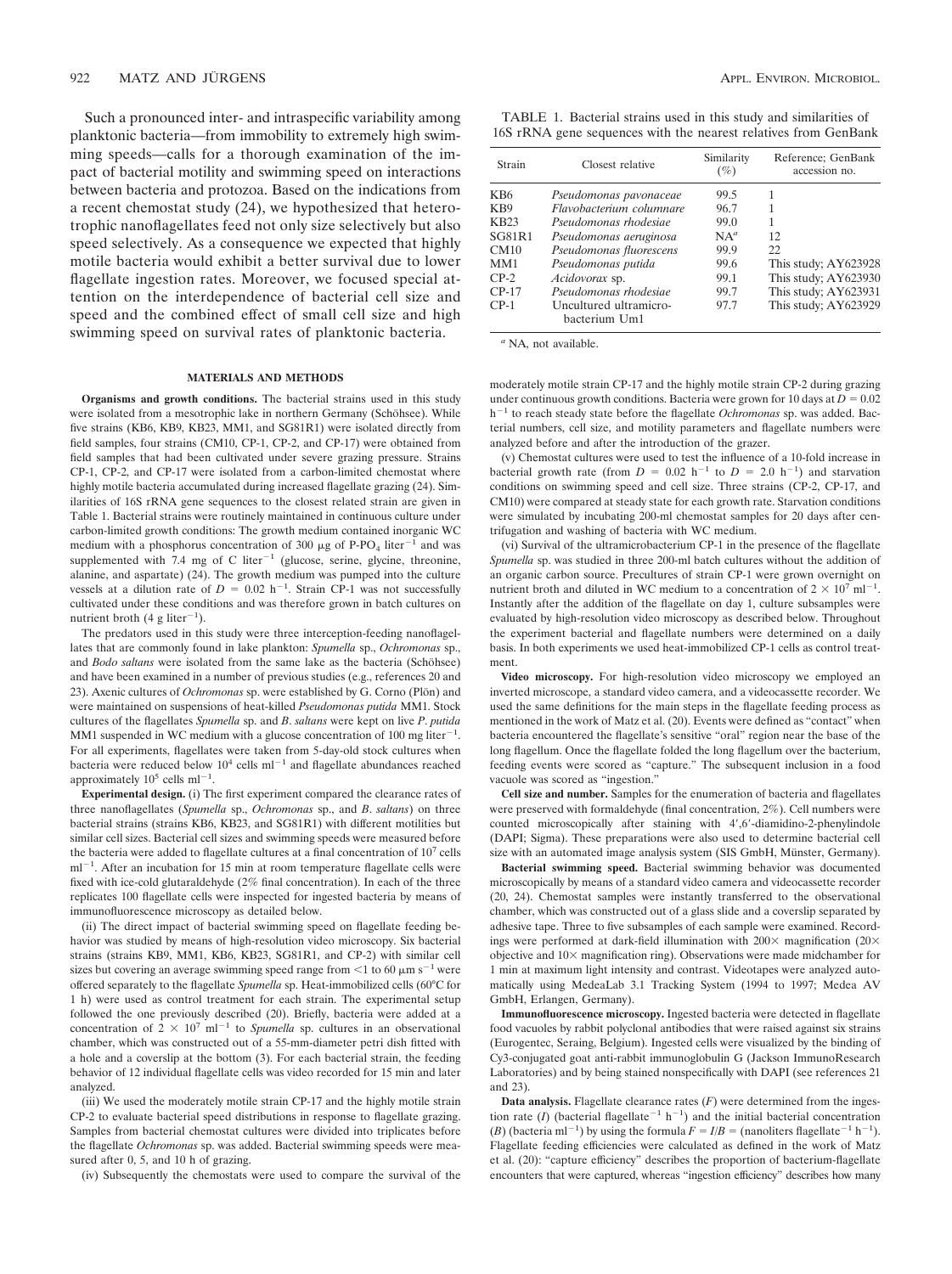TABLE 2. Size and motility characteristics of the bacterial strains used in video microscopy experiments*<sup>a</sup>*

| Bacterial        | Cell length     | Cell vol        | Mean speed       | Max speed        |
|------------------|-----------------|-----------------|------------------|------------------|
| strain           | $(\mu m)$       | $(\mu m^3)$     | $(\mu m s^{-1})$ | $(\mu m s^{-1})$ |
| K <sub>B</sub> 9 | $1.24 \pm 0.29$ | $0.26 \pm 0.03$ | $0.6 \pm 0.1$    | $0.8 \pm 0.2$    |
| MM1              | $1.23 \pm 0.20$ | $0.24 \pm 0.03$ | $6.7 \pm 1.3$    | $40.5 \pm 8.6$   |
| KB <sub>6</sub>  | $1.27 \pm 0.25$ | $0.25 \pm 0.05$ | $17.1 \pm 4.2$   | $72.2 \pm 24.2$  |
| <b>KB23</b>      | $1.28 \pm 0.27$ | $0.26 \pm 0.04$ | $28.7 \pm 5.4$   | $82.7 \pm 35.9$  |
| <b>SG81R1</b>    | $1.23 \pm 0.27$ | $0.24 \pm 0.05$ | $43.9 \pm 3.4$   | $144.9 \pm 44.4$ |
| $CP-2$           | $1.25 \pm 0.24$ | $0.24 \pm 0.01$ | $59.3 \pm 4.6$   | $160.9 \pm 36.0$ |

*<sup>a</sup>* Bacteria were taken from chemostat cultures grown to steady state at a dilution rate of  $D = 0.02$  h<sup>-1</sup>. The data (presented as means  $\pm$  standard deviations) are based on 12 subsamples.

of the captured bacteria were subsequently ingested. Bacterial survival efficiency describes the proportion of bacteria that were contacted by the flagellate but did not end up in the flagellate food vacuole.

One-way analyses of variance were used to test for significant differences of bacterial swimming speeds and cell sizes and flagellate feeding rates against bacterial strains. Absolute values were ln transformed, and percentages were arcsine-square root transformed. Post hoc comparisons of means were provided by Tukey tests. Pearson product-moment correlations were used to test for significant relationships between bacterial swimming speed and flagellate-bacterium contact rates, flagellate capture failure, and bacterial survival efficiency.

**Nucleotide sequence accession numbers.** The 16S rRNA gene sequences have been deposited in the GenBank database under the accession numbers given in Table 1.

### **RESULTS**

**Highbacterialmotilityaffectsclearancerates of threenanoflagellates.** The impact of bacterial motility on feeding rates of *Spumella* sp., *Ochromonas* sp., and *B*. *saltans* was studied in grazing experiments with three morphologically comparable bacterial isolates: *Pseudomonas pavonaceae* KB6 had mean swimming speeds of 17  $\mu$ m s<sup>-1</sup>, *Pseudomonas rhodesiae* KB23 had speeds of 29  $\mu$ m s<sup>-1</sup>, and *Pseudomonas aeruginosa* SG81R1 had speeds of 44  $\mu$ m s<sup>-1</sup> (Table 2). Ingestion measurements performed by immunofluorescence microscopy revealed that clearance rates of all three flagellates consistently decreased from moderate to high bacterial motility (Fig. 1). Differences in clearance rates between the highly motile isolate *P*. *aeruginosa* SG81R1 and the moderately motile strain *P*. *pavonaceae* KB6 were significant ( $P \le 0.005$  for *Ochromonas* sp.,  $P \le 0.001$ for *Spumella* sp., and  $P \leq 0.002$  for *B*. *saltans*). *B*. *saltans* had the lowest clearance rates (0.5 to 0.9 nl flagellate<sup>-1</sup> h<sup>-1</sup>), and *Ochromonas* sp. had the highest (1.1 to 1.9 nl flagellate<sup> $-1$ </sup> h<sup>-1</sup>).

**High bacterial swimming speed increases predator-prey contacts but facilitates bacterial survival.** High-resolution video microscopy was used to allow a detailed analysis of the influence of bacterial swimming speed on flagellate feeding success and bacterial survival efficiencies. Six bacterial strains with comparable cell sizes but mean swimming speeds ranging from  $\leq 1$  to 60  $\mu$ m s<sup>-1</sup> (Table 2) were tested in grazing experiments with *Spumella* sp. We consistently observed that flagellates failed to capture highly motile bacteria subsequent to cell contact, which is illustrated in Fig. 2.

Figure 3A shows that contact rates between flagellates and bacteria significantly increased with mean bacterial swimming speed  $(P < 0.001, r = 0.97)$ . The mean contact rate for bacteria with an average swimming speed of 60  $\mu$ m s<sup>-1</sup> (38.5  $\pm$  8.4 bacteria flagellate<sup>-1</sup> 15 min<sup>-1</sup>) was approximately threefold higher than for immotile bacteria ( $12.6 \pm 2.3$  bacteria flagel-

late<sup> $-1$ </sup> 15 min<sup> $-1$ </sup>). In contrast, flagellate ingestion rates increased only until a mean bacterial swimming speed of about 20  $\mu$ m s<sup>-1</sup> was reached. Ingestion rates for bacteria swimming at this speed were significantly higher than for bacteria with lower or higher speeds ( $P \leq 0.05$ ). At bacterial swimming speeds exceeding  $25 \mu m s^{-1}$ , the number of ingested bacteria dropped significantly despite steadily increasing rates of contact with the flagellate ( $P < 0.01$ ,  $r = -0.98$ ). Ingestion rates for bacteria swimming at 60  $\mu$ m s<sup>-1</sup> were significantly lower  $(4.4 \pm 1.6$  bacteria flagellate<sup>-1</sup> 15 min<sup>-1</sup>) than those recorded for immotile bacteria (8.2  $\pm$  1.9 bacteria flagellate<sup>-1</sup> 15 min<sup>-1</sup>,  $P < 0.04$ ).

Figure 3B demonstrates that low ingestion rates at high bacterial swimming speeds resulted from increasing flagellate capture failure and bacterial survival success. Flagellate capture failure, which describes how many of the contacted bacteria could not be captured, showed a significant correlation with bacterial swimming speed ( $P < 0.001$ ,  $r = 0.98$ ). Capture failures of heat-immobilized bacteria remained in the range from 11 to 18% and were always significantly lower than those for the corresponding motile bacteria  $(P < 0.001$ , data not shown). Total bacterial survival success (number of bacteria that survived contact, capture, and handling) increased with increasing bacterial swimming speed from about 35 to about 90% ( $P =$  $0.01, r = 0.92$ ). Total survival success of bacteria faster than 25  $\mu$ m s<sup>-1</sup> was significantly higher than flagellate capture failure on the same strain  $(P < 0.001)$ , which indicates additional escape of highly motile bacteria during prey handling.

**Changes in bacterial swimming speed distributions due to speed-selective grazing.** We compared the effect of flagellate grazing on bacterial speed distribution in monocultures of the moderately motile isolate *P*. *rhodesiae* CP-17 and the highly



# **Bacterial strains**

FIG. 1. Clearance rates of three flagellates on bacterial strains with different motility. *P*. *pavonaceae* KB6 showed mean swimming speeds of 17  $\mu$ m s<sup>-1</sup>, *P. rhodesiae* KB23 showed speeds of 29  $\mu$ m s<sup>-1</sup> , and *P. aeruginosa* SG81R1 showed speeds of  $44 \mu m s^{-1}$ . Bacteria were sorted in the order of increasing swimming speed. Error bars indicate standard deviations of three replicates.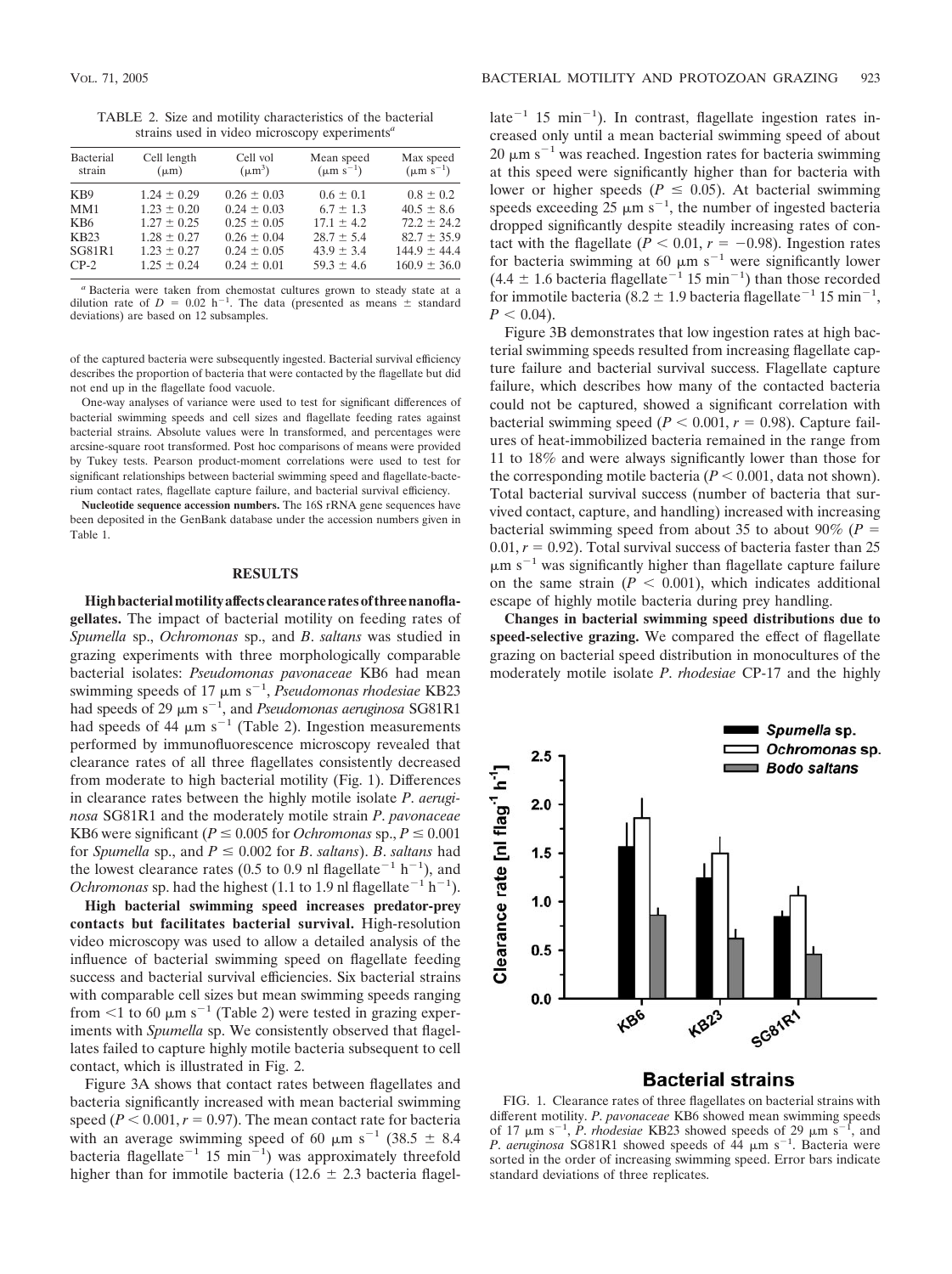

FIG. 2. Interaction between *Spumella* sp. and moderately motile *P*. *pavonaceae* KB6 (a to c) and highly motile *Acidovorax* sp. strain CP-2 (d to f). After the prey bacterium is caught in the feeding current of the flagellate (a and d), the moderately motile KB6 is captured by the long flagellum of the flagellate (b) and forced into a food vacuole after 2.3 s (c). Note that the highly motile CP-2 escapes the capture reaction of the flagellate after cell contact (e) and moves out of reach within less than 0.5 s (f). The arrow indicates the location of the prey bacterium. Light video microscopy was used (1,200 $\times$ , oil immersion). Bar = 5  $\mu$ m.

motile isolate *Acidovorax* sp. strain CP-2 (Fig. 4). Before the flagellate *Ochromonas* sp. was added, the unimodal speed distribution of *P*. *rhodesiae* CP-17 was characterized by a frequency peak at 5 to 10  $\mu$ m s<sup>-1</sup>, a median of 15.3  $\pm$  2.1  $\mu$ m s<sup>-1</sup>, and a mean of  $22.0 \pm 3.7 \mu m s^{-1}$ . In contrast, *Acidovorax* sp. strain CP-2 showed a bimodal speed distribution peaking at 5 to 10  $\mu$ m s<sup>-1</sup> and at 60 to 65  $\mu$ m s<sup>-1</sup>, which resulted in a significantly higher median  $(41.4 \pm 6.2 \,\mathrm{\mu m \, s}^{-1}, P < 0.001)$  and mean  $(40.5 \pm 4.2 \mu m s^{-1}, P < 0.002)$  swimming speed compared to *P*. *rhodesiae* CP-17.

Five hours after the flagellate had been added, the initial total cell number of moderately motile *P*. *rhodesiae* CP-17 bacteria was reduced by about 66%. Under grazing, the median swimming speed was slightly lower (10.3  $\pm$  2.7  $\mu$ m s<sup>-1</sup>), indicating a preferred reduction of moderately motile bacteria. Bacteria swimming between 15 and 50  $\mu$ m s<sup>-1</sup> were reduced by about 75%. After 10 h of grazing total bacterial counts were reduced below 4% of the initial number and the median swimming speed was at  $9.8 \pm 3.2 \mu m s^{-1}$ . Feeding on highly motile *Acidovorax* sp. strain CP-2, *Ochromonas* sp. reduced bacterial numbers by only 43% in the first 5 h. Speed-selective flagellate feeding was indicated by a pronounced reduction of the lowerspeed classes and the significant increase of the median swimming speed  $(61.0 \pm 2.0 \mu m s^{-1}, P < 0.002)$ . While bacteria swimming at speeds below 50  $\mu$ m s<sup>-1</sup> were reduced by more than 60%, bacteria exceeding 50  $\mu$ m s<sup>-1</sup> lost less than 30%. After 10 h of flagellate grazing, 22% of the total number of bacteria was still left and the median swimming speed was significantly higher (57.5  $\pm$  2.4  $\mu$ m s<sup>-1</sup>, *P* < 0.003) than before the introduction of the grazers.

**High cell numbers of highly motile bacteria in the presence of flagellate grazing.** Chemostats were used to examine the role of high bacterial motility in the survival of grazed bacterial populations at continuous growth conditions. Continuous cultures of moderately motile *P*. *rhodesiae* CP-17 and highly motile *Acidovorax* sp. strain CP-2 revealed comparable steadystate bacterial numbers and cell sizes before the flagellate *Ochromonas* sp. was added (Table 3). The mean swimming speed of *Acidovorax* sp. strain CP-2 was considerably higher than that of *P. rhodesiae* CP-17  $(47.0 \pm 4.5 \text{ versus } 21.6 \pm 3.7)$  $\mu$ m s<sup>-1</sup>, respectively).

After the introduction of the flagellates, *P*. *rhodesiae* CP-17 was reduced from 13.4  $\times$  10<sup>6</sup>  $\pm$  1.14  $\times$  10<sup>6</sup> cells ml<sup>-1</sup> to a minimum threshold concentration of  $0.32 \times 10^6 \pm 0.09 \times 10^6$ cells ml<sup>-1</sup>. In contrast, highly motile *Acidovorax* sp. strain CP-2 showed a fourfold higher minimum concentration (1.2  $\times$  10<sup>6</sup>  $\pm$  $0.14 \times 10^6$  cells ml<sup>-1</sup>) in the presence of grazers. In comparison to the pregrazing condition, mean swimming speeds under the impact of grazing decreased for *P*. *rhodesiae* CP-17 (15.3 4.6  $\mu$ m s<sup>-1</sup>) and increased for *Acidovorax* sp. strain CP-2  $(54.2 \pm 5.1 \mu m s^{-1})$ . Maximum flagellate numbers were about 50% higher on moderately motile *P*. *rhodesiae* CP-17 (39.1  $10^3 \pm 3.00 \times 10^3$  cells ml<sup>-1</sup>) than on highly motile *Acidovorax* sp. strain CP-2 (25.6  $\times$  10<sup>3</sup>  $\pm$  0.55  $\times$  10<sup>3</sup> cells ml<sup>-1</sup>). Furthermore flagellate growth rates during the initial exponential growth phase were about 30% higher on moderately motile *P. rhodesiae* CP-17 (1.4  $\pm$  0.09 day<sup>-1</sup>) than on highly motile *Acidovorax* sp. strain CP-2  $(1.1 \pm 0.06 \text{ day}^{-1})$ .

**Impact of growth and starvation on bacterial swimming speed and cell size.** Continuous bacterial cultures were used to evaluate the influence of a 10-fold increase in bacterial growth rate on the swimming speeds and cell size of two moderately motile isolates, *Pseudomonas fluorescens* CM10 and *P*. *rhodesiae* CP-17, and the highly motile isolate *Acidovorax* sp. strain CP-2 (Fig. 5A). At a growth rate of  $\mu = 0.02$  h<sup>-1</sup>, the three strains showed comparable cell sizes (0.24  $\pm$  0.01  $\mu$ m<sup>3</sup> for strain CP-2,  $0.25 \pm 0.03 \mu m^3$  for *P. fluorescens* CM10, and  $0.21 \pm 0.04 \mu m^3$  for *P. rhodesiae* CP-17). The mean swimming speed of *Acidovorax* sp. strain CP-2 (51.2  $\pm$  5.9  $\mu$ m s<sup>-1</sup>) was higher than the speed of *P*. *fluorescens* CM10 (20.0  $\pm$  5.2  $\mu$ m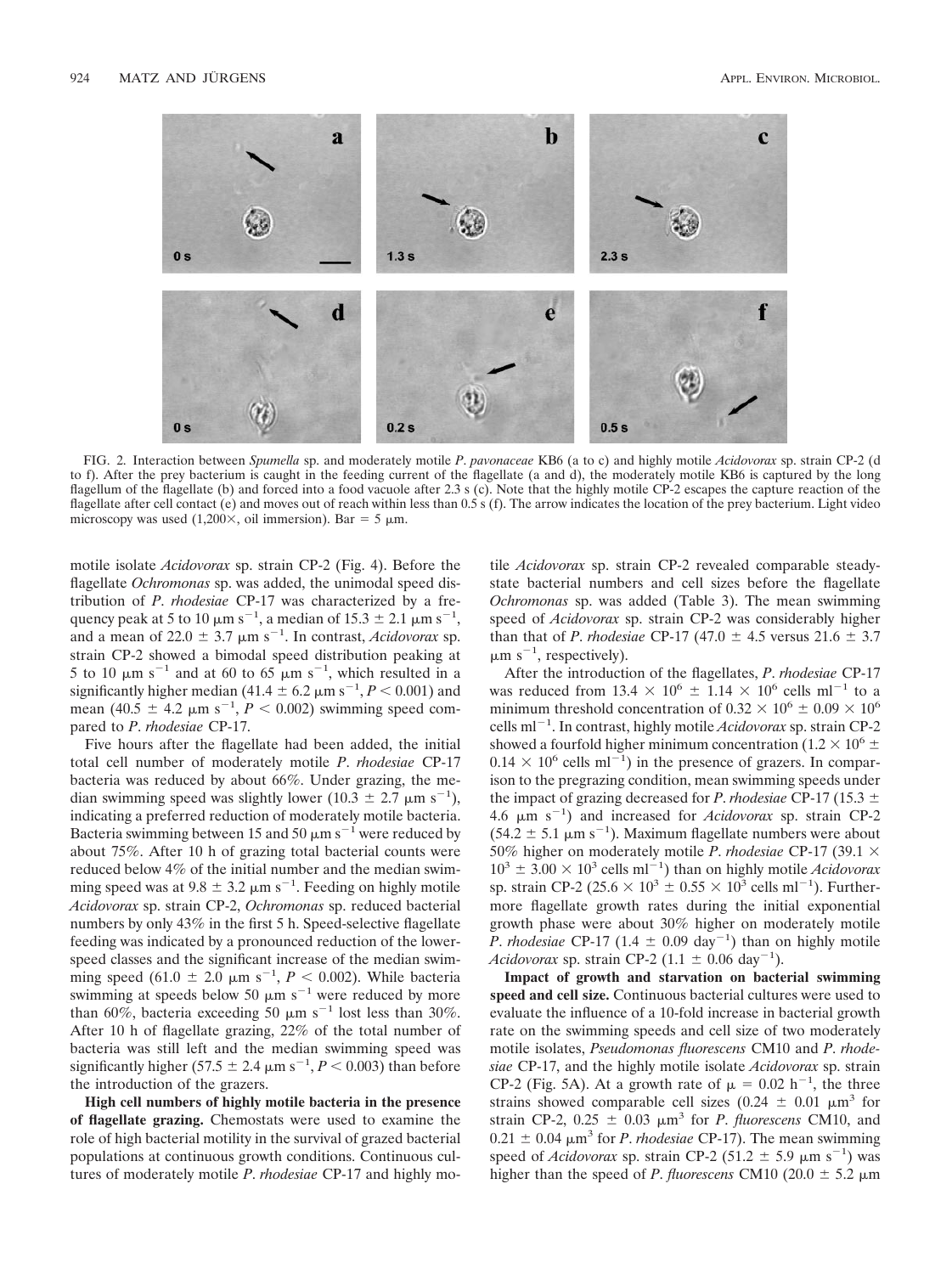

FIG. 3. Flagellate feeding and bacterial survival parameters at different bacterial swimming speeds. The upper graph (A) shows contact rates between bacteria and flagellates  $(\bigcirc)$  and ingestion rates  $(\bullet)$ . The lower graph (B) illustrates bacterial escape efficiencies after contact with the flagellate  $(\Box)$  and total survival efficiencies ( $\Box$ ). Values are given as means  $\pm$  standard deviations based on the evaluation of 12 replicates.

s<sup>-1</sup>) and *P. rhodesiae* CP-17 (23.4  $\pm$  2.5  $\mu$ m s<sup>-1</sup>). By increasing the growth rate in the chemostats to  $\mu = 0.2$  h<sup>-1</sup>, an increase in cell size by about 50% was observed for *Acidovorax* sp. strain CP-2 (0.38  $\pm$  0.05  $\mu$ m<sup>3</sup>) and *P. fluorescens* CM10 (0.35  $\pm$  0.04  $\mu$ m<sup>3</sup>). At the same time mean swimming speeds dropped for  $Acidovorax$  sp. strain CP-2 (40.3  $\pm$  1.3  $\mu$ m s<sup>-1</sup>) and *P. rhodesiae* CP-17 (12.1  $\pm$  2.3  $\mu$ m s<sup>-1</sup>). *P. rhodesiae* CP-17 responded to higher growth rates with a higher swimming speed  $(39.9 \pm 3.1)$  $\mu$ m s<sup>-1</sup>), while its cell size remained fairly constant. Likewise, maximum swimming speeds of *P*. *rhodesiae* CP-17—which may serve as a measure for acceleration capability—were also considerably increased by higher growth rates (from  $78.7 \pm 3.6$  to  $129.1 \pm 0.7 \mu m s^{-1}$ ).

Starvation conditions were simulated by incubating the three bacterial strains without external nutrient supply for 20 days (Fig. 5B). All three strains responded to starvation by a decrease in cell size  $(0.18 \pm 0.01 \mu m^3)$  for *Acidovorax* sp. strain

CP-2, 0.21  $\pm$  0.04  $\mu$ m<sup>3</sup> for *P. fluorescens* CM10, and 0.19  $\pm$ 0.01 μm<sup>3</sup> for *P. rhodesiae* CP-17). Mean swimming speeds of the three strains, however, were not affected by starvation conditions. Maximum swimming speeds of *Acidovorax* sp. strain CP-2, however, were reduced by about 30% after 20 days of starvation (from  $145.4 \pm 21.9$  to  $98.0 \pm 8.4$   $\mu$ m s<sup>-1</sup>).

**Combined effect of swimming speed and cell size on bacterial survival efficiency.** Pooled data sets from the experiments presented above and a previous study which followed the same experimental design (20) were used to examine the combined effect of bacterial cell size and swimming speed on the probability of surviving encounters with the bacterivorous nanoflagellate *Spumella* sp. (Fig. 6). Video microscopy analysis of a total of 23 bacterial size-speed categories provided the following trends: (i) the lowest survival efficiencies were observed for moderately motile bacteria swimming at 10 to 20  $\mu$ m s<sup>-1</sup> with a cell volume between 0.2 and 0.4  $\mu$ m<sup>3</sup>, (ii) within the same size range (0.2 to 0.4  $\mu$ m<sup>3</sup>) a steady increase of bacterial survival efficiencies up to 80% was observed with increasing swimming speed, (iii) survival efficiencies of the size class from 0.1 to 0.2  $\mu$ m<sup>3</sup> were consistently higher than for the size class from 0.2 to 0.3  $\mu$ m<sup>3</sup>, (iv) bacteria swimming at 0 to 10  $\mu$ m s<sup>-1</sup> generally exhibited higher survival efficiencies than cells swimming at 10 to 20  $\mu$ m s<sup>-1</sup>, (v) swimming speeds of bacteria larger than 0.4  $\mu$ m<sup>3</sup> did not exceed 20  $\mu$ m s<sup>-1</sup>, and (vi) the highest survival efficiencies ( $>90\%$ ) were found for either bacteria larger than  $0.5 \mu m^3$  or the smallest and fastest bacteria.

**Grazing protection of the ultramicrobacterial strain CP-1 due to high motility and small cell size.** Based on our findings of high survival rates for small, highly motile bacteria, we tested the grazing mortality of the ultramicrobacterial strain CP-1. This bacterium was characterized by a cell volume of 0.1  $\pm$  0.01  $\mu$ m<sup>3</sup> and an average swimming speed of 58.8  $\pm$  7.2  $\mu$ m s<sup>-1</sup> before the nanoflagellate *Spumella* sp. was added (Table 4). Video microscopy analysis in the first hours after the addition of the flagellate revealed a bacterial survival efficiency of  $96.7\% \pm 2.9\%$  while heat-immobilized CP-1 cells had a significantly lower survival efficiency  $(57.1\% \pm 4.8\%, P < 0.001)$ . After 6 days cell numbers of CP-1 had decreased only slightly from  $19.4 \times 10^6 \pm 2.7 \times 10^6$  cells ml<sup>-1</sup> to  $16.3 \times 10^6 \pm 1.4 \times$  $10^6$  cells ml<sup>-1</sup>. In contrast, heat-immobilized CP-1 cells dropped by more than 90% and provided fourfold-higher flagellate growth rates.

#### **DISCUSSION**

Bacteria in natural planktonic communities have been reported to swim at speeds around 45  $\mu$ m s<sup>-1</sup> and with individual bursts of more than 200  $\mu$ m s<sup>-1</sup> (27, 28). A recent large-scale screening of 84 marine isolates from different phylogenetic lineages found mean bacterial swimming speeds of up to 40  $\mu$ m s<sup>-1</sup> and maximum speeds of up to 75  $\mu$ m s<sup>-1</sup> (16). In accordance with these findings the bacterial strains used in our study covered a wide spectrum of bacterioplankton swimming speeds from mean speeds of  $\leq 1$  to 60  $\mu$ m s<sup>-1</sup> and maximum speeds of up to 160  $\mu$ m s<sup>-1</sup>. Our selection of bacterial strains was based on the assessment of a total of 45 strains isolated from freshwater sources under nongrazing and enhanced grazing conditions. In this selection process high phylogenetic diversity was less important than comparable cell morphologies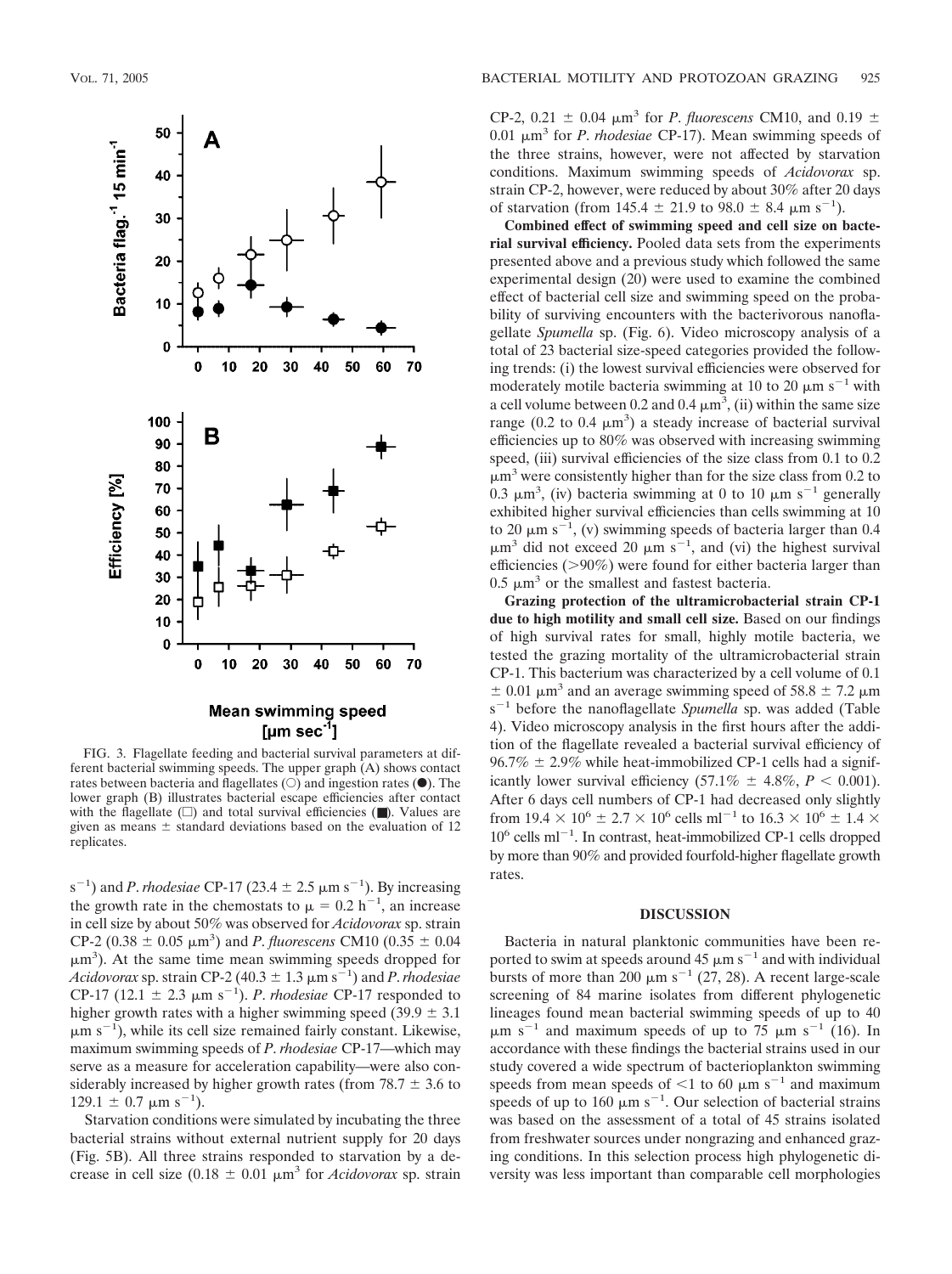

## Bacterial swimming speed [µm s<sup>-1</sup>]

FIG. 4. Grazing-mediated changes of the swimming speed distribution of moderately motile *P*. *rhodesiae* CP-17 and highly motile *Acidovorax* sp. strain CP-2. The top panels show speed distributions before the addition of the flagellate *Ochromonas* sp. The lower graphs show swimming speed distributions after 5 and 10 h of grazing. The dotted line indicates the median swimming speed. Values of each speed class are given as means standard deviations of three replicates. N gives the average number of bacterial cells counted by the motion analysis software.

and sizes and a wide range of swimming speeds among the bacterial strains (Table 2).

**Effect of bacterial motility on flagellate feeding.** Within this speed range we obtained a clear positive correlation for predator-prey contact rates and bacterial swimming speed as a result of the higher encounter probability of faster-moving prey (Fig. 3A). This finding verifies the correlation observed in a multivariate data set on the role of various bacterial properties on nanoflagellate feeding efficiencies (20). The present model of protozoan bacterivory suggests that higher contact rates would consequently result in higher ingestion rates. This was concluded from two grazing studies where motile bacterial cells were compared with heat-killed and fluorescently labeled cells (9, 30). Our data confirm such a relationship for bacterial swimming speeds up to 20  $\mu$ m s<sup>-1</sup> but clearly demonstrate that ingestion rates decrease for highly motile bacteria ( $>25 \mu m$ )

TABLE 3. Bacterial characteristics before (PRE-GRAZ) and after (GRAZ) the addition of *Ochromonas* sp. to chemostat cultures of moderately motile *P. rhodesiae* CP-17 and highly motile *Acidovorax* sp. strain CP-2*<sup>a</sup>*

| Bacterial strain and        | Bacteria                               |                                    |                                    | Ochromonas sp.                    |                                     |  |
|-----------------------------|----------------------------------------|------------------------------------|------------------------------------|-----------------------------------|-------------------------------------|--|
| sampling time               | Mean speed ( $\mu$ m s <sup>-1</sup> ) | Cell vol $(\mu m^3)$               | Cell no. $(10^6 \text{ ml}^{-1})$  | Cell no. $(10^3 \text{ ml}^{-1})$ | Max growth rate $(\text{day}^{-1})$ |  |
| $CP-17$<br>PRE-GRAZ<br>GRAZ | $21.6 \pm 3.7$<br>$15.3 \pm 4.6$       | $0.23 \pm 0.05$<br>$0.21 \pm 0.04$ | $13.4 \pm 1.14$<br>$0.32 \pm 0.09$ | $39.1 \pm 3.00$                   | $1.40 \pm 0.09$                     |  |
| $CP-2$<br>PRE-GRAZ<br>GRAZ  | $47.0 \pm 4.5$<br>$54.2 \pm 5.1$       | $0.24 \pm 0.01$<br>$0.21 \pm 0.03$ | $11.5 \pm 0.85$<br>$1.20 \pm 0.14$ | $25.6 \pm 0.55$                   | $1.08 \pm 0.06$                     |  |

*a* Values were averaged from 5 days of steady state and are given as mean  $\pm$  range from two replicate reactors.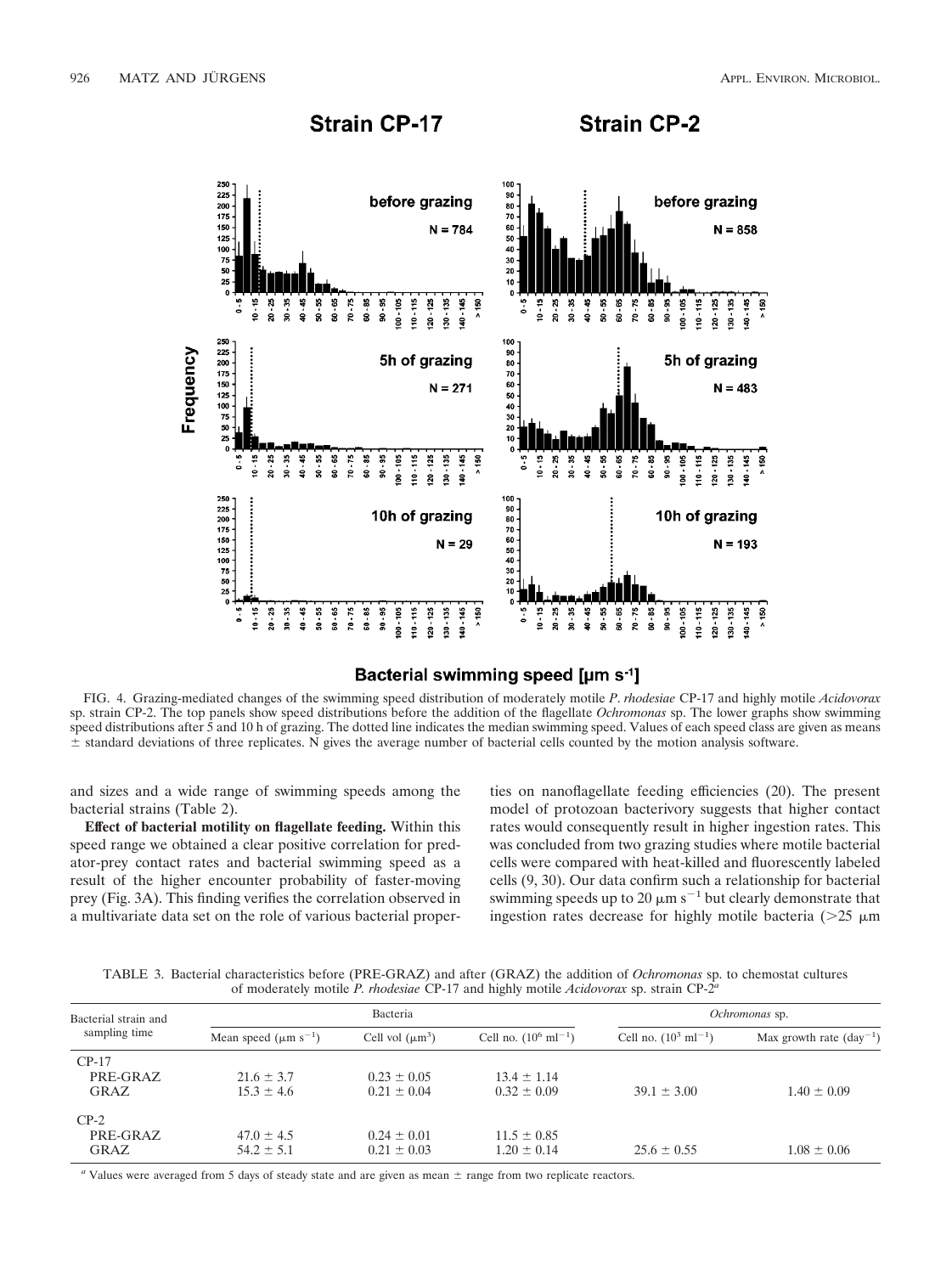

FIG. 5. Impact of growth rate and starvation on bacterial swimming speed and cell size. Three bacterial isolates (*Acidovorax* sp. strain CP-2, *P*. *rhodesiae* CP-17, and *P*. *fluorescens* CM10) were grown in continuous culture at two different growth rates (A), and culture subsamples were kept without nutrient supply for 20 days (B). The upper graph (A) shows the effect of a 10-fold increase in bacterial growth rate  $\mu$  from 0.02 h<sup>-1</sup> (filled symbols) to 0.2 h<sup>-1</sup> (open symbols). The lower graph (B) illustrates changes of cultures which were grown at  $\mu = 0.02$  $h^{-1}$  (filled symbols) and starved for 20 days (open symbols). Values are given as means  $\pm$  standard deviations on three consecutive days.

 $(s^{-1})$  despite rising contact rates. In contrast to the two previous studies our experiments were based on the examination of a wide range of bacterial swimming speeds and the application of noninvasive methods such as postingestional staining by fluorescent antibodies, direct live observation by high-resolution video microscopy, and moderate heat treatment for cell immobilization.

Our live observations revealed further that low ingestion rates for highly motile bacteria resulted from relatively long reaction times of the flagellates subsequent to contact with highly motile prey and concomitant frequent capture failure. In addition, captured bacteria with high motility caused handling problems and higher loss rates. As a consequence of low

capture and handling success, survival efficiencies were highest for the fastest bacteria (Fig. 3B). Accordingly, we found low clearance rates on highly motile bacteria for three common freshwater nanoflagellates (*Spumella* sp., *Ochromonas* sp., and *B*. *saltans*) as well as lower growth rates of *Ochromonas* sp. on highly motile *Acidovorax* sp. strain CP-2 compared to moderately motile *P*. *rhodesiae* CP-17. This finding is in agreement with lower growth yields reported for *B*. *saltans* when feeding on a motile bacterium compared to yields on nonmotile bacteria (25).

**Effect of speed-selective feeding on bacterial speed distribution.** Currently, protozoan bacterivory is viewed as a primarily size-selective process. Small bacterial cells are subjected to a lower grazing mortality (4, 10, 29), so that their relative proportion in a bacterioplankton assemblage increases during enhanced protozoan grazing (36). Reduced ingestion efficiencies for large bacteria (20) may also result in an accumulation of inedible morphologies such as filaments or aggregates (14, 17, 24, 31, 38). Similar to the grazing-mediated shifts in bacterioplankton size distributions, we observed bidirectional changes in the swimming speed distribution of bacterial populations in the presence of grazing (Fig. 4): (i) the proportion of highly motile cells increased during flagellate grazing (*Acidovorax* sp. strain CP-2), and (ii) immotile cells were reduced at lower rates than moderately motile cells (*P*. *rhodesiae* CP-17). The preferred elimination of moderately motile bacteria resulted from increased encounter rates compared to immotile cells and lower escape probabilities compared to highly motile bacteria. The gradual shift of an *Acidovorax* sp. strain CP-2 population to a higher mean swimming speed under grazing pressure also occurred in the chemostat experiments (Table 3). Similarly, in a previous chemostat study on a mixed bacterial community we observed the enrichment of highly motile bacteria in the presence of grazers leading to an increase in the mean community speed from 23 to 87  $\mu$ m s<sup>-1</sup> within 41 days (24). Both the community study and the present study of two bacterial isolates indicate a similar impact of bacterial motility on bacterial community structure under grazing as it is known for bacterial cell size.

**Linking the effect of bacterial cell size and swimming speed.** Within the scope of the 23 bacterial strains tested in the present and a previous study (20), we observed the lowest survival efficiencies for moderately motile cells with a size between 0.2 and 0.4  $\mu$ m<sup>3</sup> (Fig. 6). Chemostat studies of *Acidovorax* sp. strain CP-2, *P*. *rhodesiae* CP-17, and *P*. *fluorescens* CM10 illustrated that this is the size range of growing and dividing bacteria (Fig. 5). In fact, field studies have shown that the actively growing portion of the bacterial community is highly susceptible to grazing and is preferentially cropped by protozoan grazers (5, 7, 34).

It is generally known that growth rate is a major determinant of bacterial cell size (39). The increase of growth rates for *Acidovorax* sp. strain CP-2 and *P*. *fluorescens* CM10, however, resulted not only in larger cell sizes ( $> 0.35 \mu m^3$ ) but also in lower swimming speeds. Interestingly, among the 23 bacterial isolates tested, bacteria of  $> 0.4 \mu m^3$  never had swimming speeds of  $>20 \mu m s^{-1}$  (Fig. 6). Although some studies could not confirm a correlation of bacterial cell size and swimming speed (16), others have repeatedly suggested such a relationship. Mitchell (26), for instance, discussed the necessity for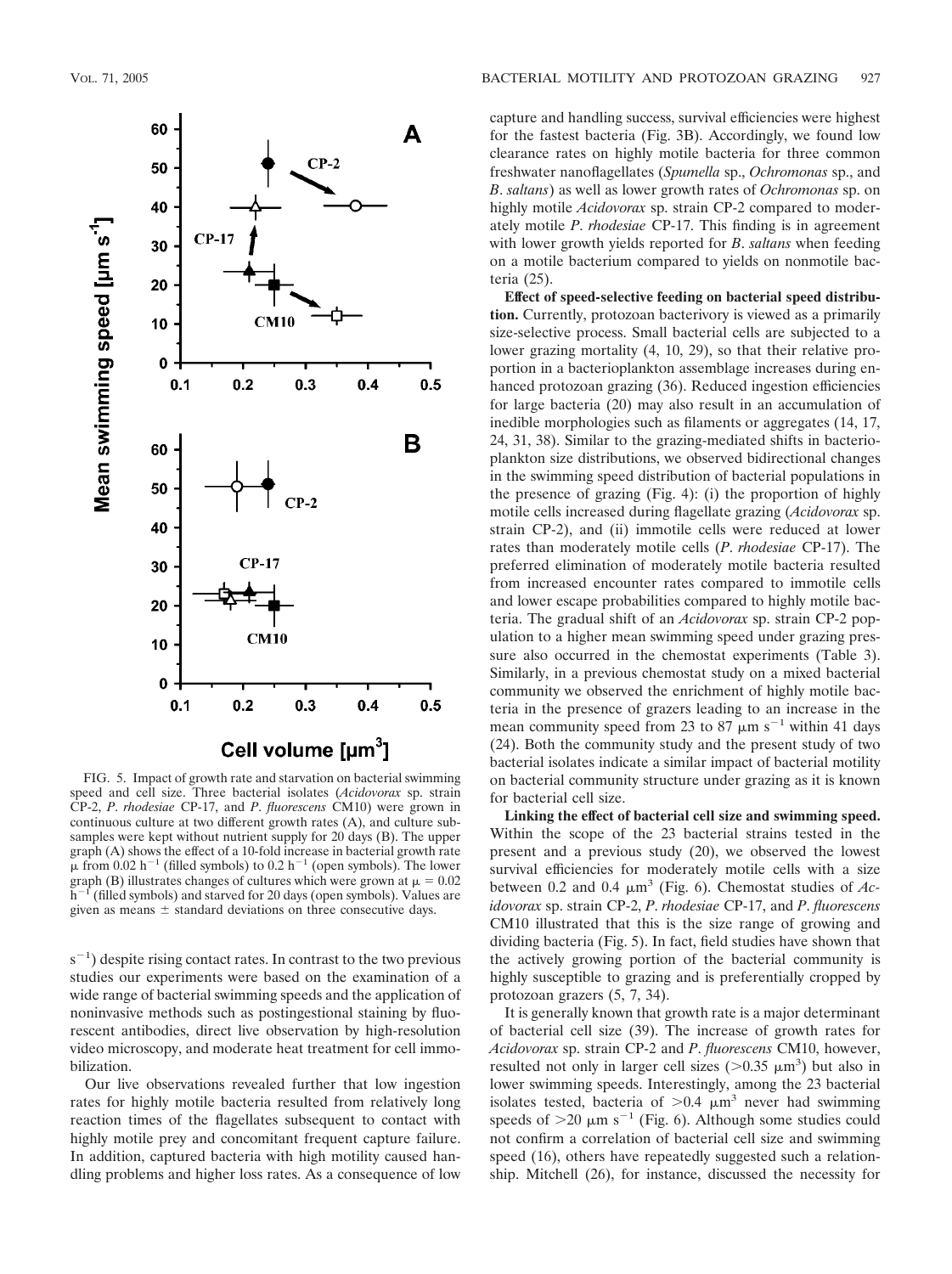

FIG. 6. Bacterial survival efficiencies in the presence of grazing in relation to bacterial cell size and swimming speed. The data presented were pooled from this study and an earlier study which followed the same experimental design (20) to give a total of 23 data points. Each value is the mean of 12 individual observations of flagellate feeding behavior evaluated by high-resolution video microscopy.

small marine bacteria to swim at high speeds in order to maintain chemotaxis. In addition, our data support the notion of a limited susceptibility of bacterial motility to low-nutrient or starvation conditions (Fig. 5). Therefore, the evaluation of bacterial motility as a function of cell morphology, growth conditions, and chemical gradients remains an important challenge for future studies.

In our study we found the highest survival efficiencies for oversized bacteria ( $> 0.5 \mu m^3$ ) and for small, highly motile bacteria (<0.2  $\mu$ m<sup>3</sup>, >50  $\mu$ m s<sup>-1</sup>; Fig. 6). While the handling problems of bacterivorous flagellates with oversized prey have been well characterized (e.g., references 20 and 24), the combined action of small cell size and high motility adds an important new dimension to our understanding of protozoan size selectivity and bacterial grazing protection.

**Grazing protection of the ultramicrobacterium CP-1.** In freshwater and marine bacterioplankton many cells are  $\leq 0.1$  $\mu$ m<sup>3</sup> in size, so-called ultramicrobacteria. Their identification and isolation have become a central area of interest in aquatic microbial ecology (e.g., reference 33). In freshwater ecosystems, for instance, recent studies have demonstrated the widespread occurrence of small-sized actinobacteria (8, 15, 40, 41).

Interestingly, one study reported the enrichment of actinobacteria during grazing of the flagellate *Ochromonas* sp (32). Likewise, Hahn and coworkers found that cell numbers of an ultramicro-sized actinobacterial isolate remained stable in the presence of the same flagellate and speculated that small cell size alone could not account for the findings (15).

Our data clearly demonstrate the important role of high swimming speed in the survival of the ultramicrobacterial isolate CP-1 during flagellate grazing. Mean swimming speeds of more than 55  $\mu$ m s<sup>-1</sup> allowed CP-1 cells to reach survival efficiencies of 95% while only 57% of the heat-immobilized cells survived the contact with the flagellate *Spumella* sp. Cocultivation of live and heat-immobilized CP-1 cells with *Spumella* sp. over 7 days showed that small cell size alone was not efficient grazing protection for CP-1. Rather the combination of small cell size and high swimming speed resulted in stable bacterial numbers. The successful persistence of ultramicrosized, highly motile bacteria is further underlined by the fact that CP-1 was isolated from a bacterioplankton community where highly motile bacteria accumulated during increased flagellate grazing pressure (24).

TABLE 4. Survival of the ultramicrobacterial strain CP-1 in the presence of the bacterivorous flagellate *Spumella* sp.*<sup>a</sup>*

| Day | Strain CP-1         |                                    |                                        |                                  |                                   |                                    |
|-----|---------------------|------------------------------------|----------------------------------------|----------------------------------|-----------------------------------|------------------------------------|
|     | Heat immobilization | Cell vol $(\mu m^3)$               | Mean speed ( $\mu$ m s <sup>-1</sup> ) | Survival efficiency $(\% )$      | Cell no. $(10^6 \text{ ml}^{-1})$ | growth rate<br>$(\text{day}^{-1})$ |
|     |                     | $0.10 \pm 0.01$<br>$0.09 \pm 0.01$ | $58.8 \pm 7.2$<br>$5.0 \pm 4.3$        | $96.7 \pm 2.9$<br>$57.1 \pm 4.8$ | $19.4 \pm 2.7$<br>$17.0 \pm 0.2$  |                                    |
|     |                     | $0.08 \pm 0.02$<br>ND              | $60.1 \pm 5.3$<br>ND                   | $ND^b$<br>ND                     | $16.3 \pm 1.4$<br>$1.5 \pm 0.9$   | $0.05 \pm 0.01$<br>$0.22 \pm 0.03$ |

a Bacterial survival efficiencies were evaluated by video microscopy instantly after the addition of the flagellate on day 1. All values are given as means  $\pm$  standard deviations. *<sup>b</sup>* ND, not determined.